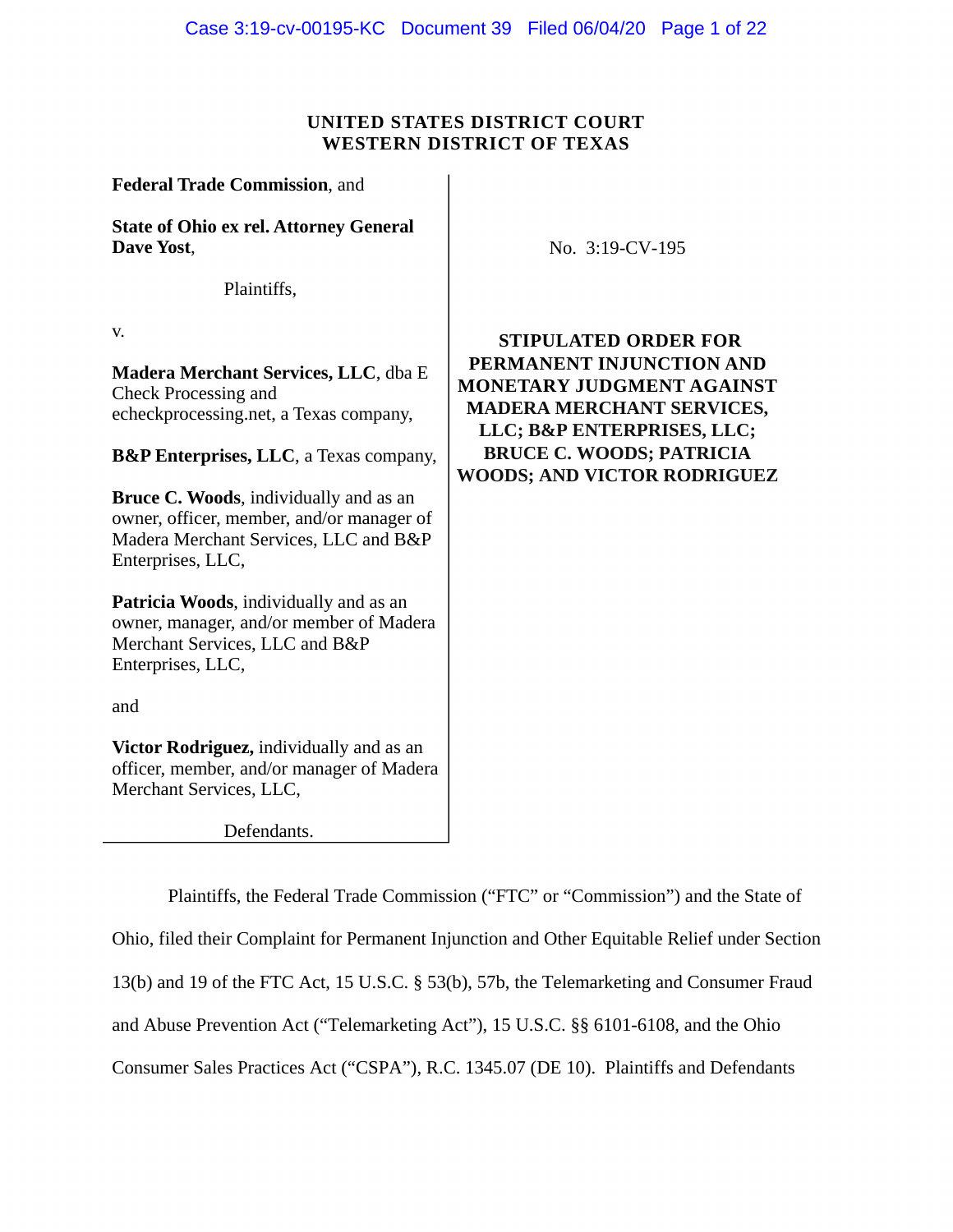#### Case 3:19-cv-00195-KC Document 39 Filed 06/04/20 Page 2 of 22

Madera Merchant Services, LLC; B&P Enterprises, LLC; Bruce Woods; Patricia Woods; and Victor Rodriguez stipulate to the entry of this Stipulated Order for Permanent Injunction and Monetary Judgment ("Order") to resolve all matters in dispute in this action between them.

THEREFORE, IT IS ORDERED as follows:

#### **FINDINGS**

This Court has jurisdiction over this matter.

1. This Court has jurisdiction over this matter.<br>2. The Complaint charges that Madera Merchant Services, LLC; B&P Enterprises, LLC; Bruce Woods; Patricia Woods; and Victor Rodriguez participated in acts or practices that violated Section 5(a) of the FTC Act, 15 U.S.C. § 45(a), the Telemarketing Sales Rule ("TSR"), 16 C.F.R. Part 310, and the CSPA, O.R.C. 1345.01 et seq.

3. Madera Merchant Services, LLC; B&P Enterprises, LLC; Bruce Woods; Patricia Woods; and Victor Rodriguez neither admit nor deny any of the allegations in the Complaint, except as specifically stated in this Order. Only for purposes of this action, Madera Merchant Services, LLC; B&P Enterprises, LLC; Bruce Woods; Patricia Woods; and Victor Rodriguez admit the facts necessary to establish jurisdiction.

4. Madera Merchant Services, LLC; B&P Enterprises, LLC; Bruce Woods; Patricia Woods; and Victor Rodriguez waive any claim that they may have under the Equal Access to Justice Act, 28 U.S.C. § 2412, concerning the prosecution of this action through the date of this Order, and agrees to bear their own costs and attorney fees.

5. Madera Merchant Services, LLC; B&P Enterprises, LLC; Bruce Woods; Patricia Woods; and Victor Rodriguez and Plaintiffs waive all rights to appeal or otherwise challenge or contest the validity of this Order.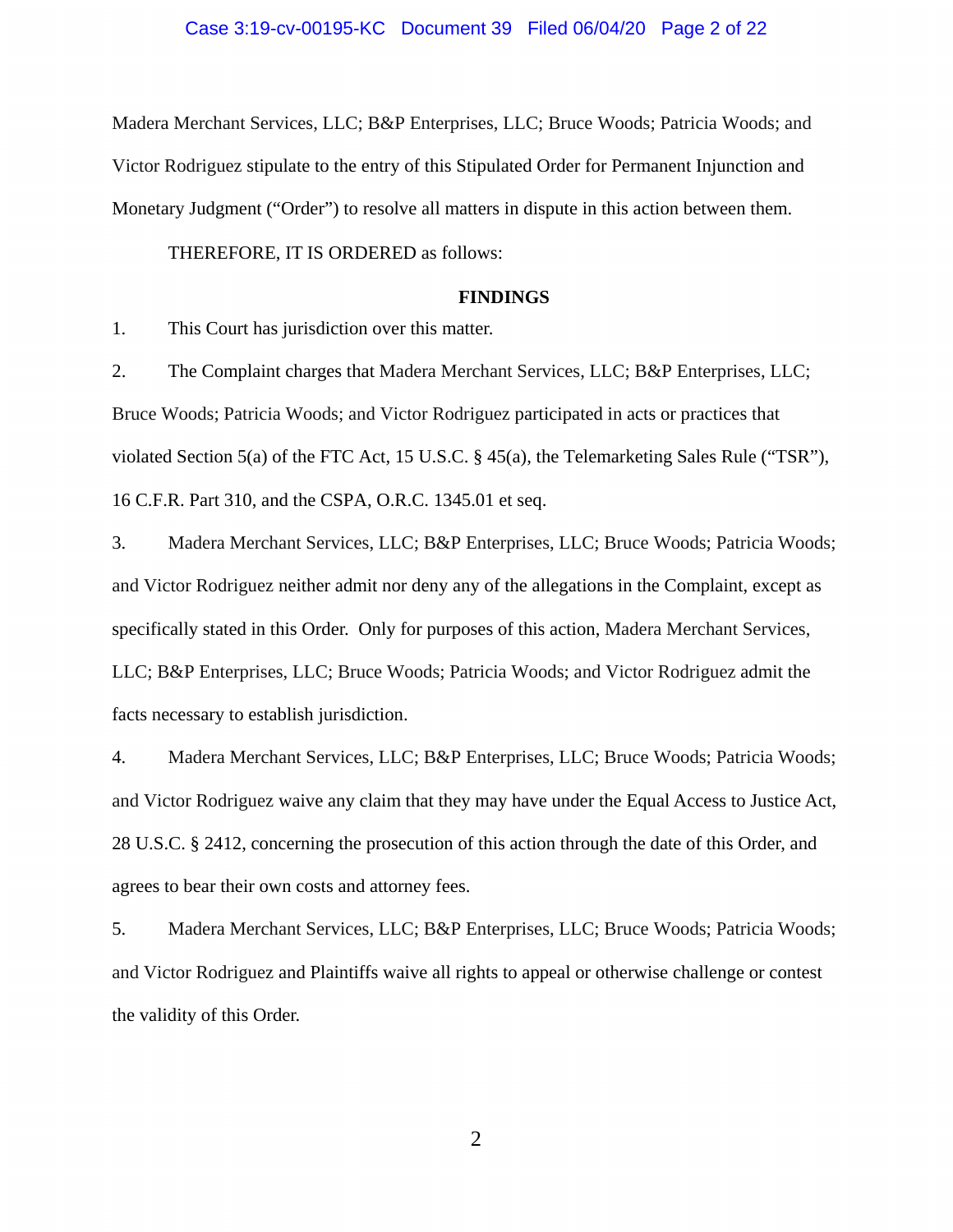#### **DEFINITIONS**

For the purpose of this Order, the following definitions shall apply:

A. "**Consumer Transaction**" means a sale, lease, assignment, award by chance, or other transfer of an item of goods, a service, a franchise, or an intangible, to an individual for purposes that are primarily personal, family, or household, or solicitation to supply any of these things.

B. "**Corporate Defendants**" means Madera Merchant Services, LLC, B&P Enterprises, LLC, and each of their subsidiaries, affiliates, successors, and assigns.

C. "**Defendants**" means the Corporate Defendants and the Individual Defendants, individually, collectively, or in any combination.

D. "**Document**" is synonymous in meaning and equal in scope to the usage of "document" and "electronically stored information" in Federal Rule of Civil Procedure 34(a), Fed. R. Civ. P. 34(a), and includes writings, drawings, graphs, charts, photographs, sound and video recordings, images, Internet sites, web pages, websites, electronic correspondence, including e-mail and instant messages, contracts, accounting data, advertisements, FTP Logs, Server Access Logs, books, written or printed records, handwritten notes, telephone logs, telephone scripts, receipt books, ledgers, personal and business canceled checks and check registers, bank statements, appointment books, computer records, customer or sales databases and any other electronically stored information, including Documents located on remote servers or cloud computing systems, and other data or data compilations from which information can be obtained directly or, if necessary, after translation into a reasonably usable form. A draft or non-identical copy is a separate Document within the meaning of the term.

E. "**Individual Defendants**" means Bruce Woods, Patricia Woods, and Victor Rodriguez, individually, collectively, or in any combination.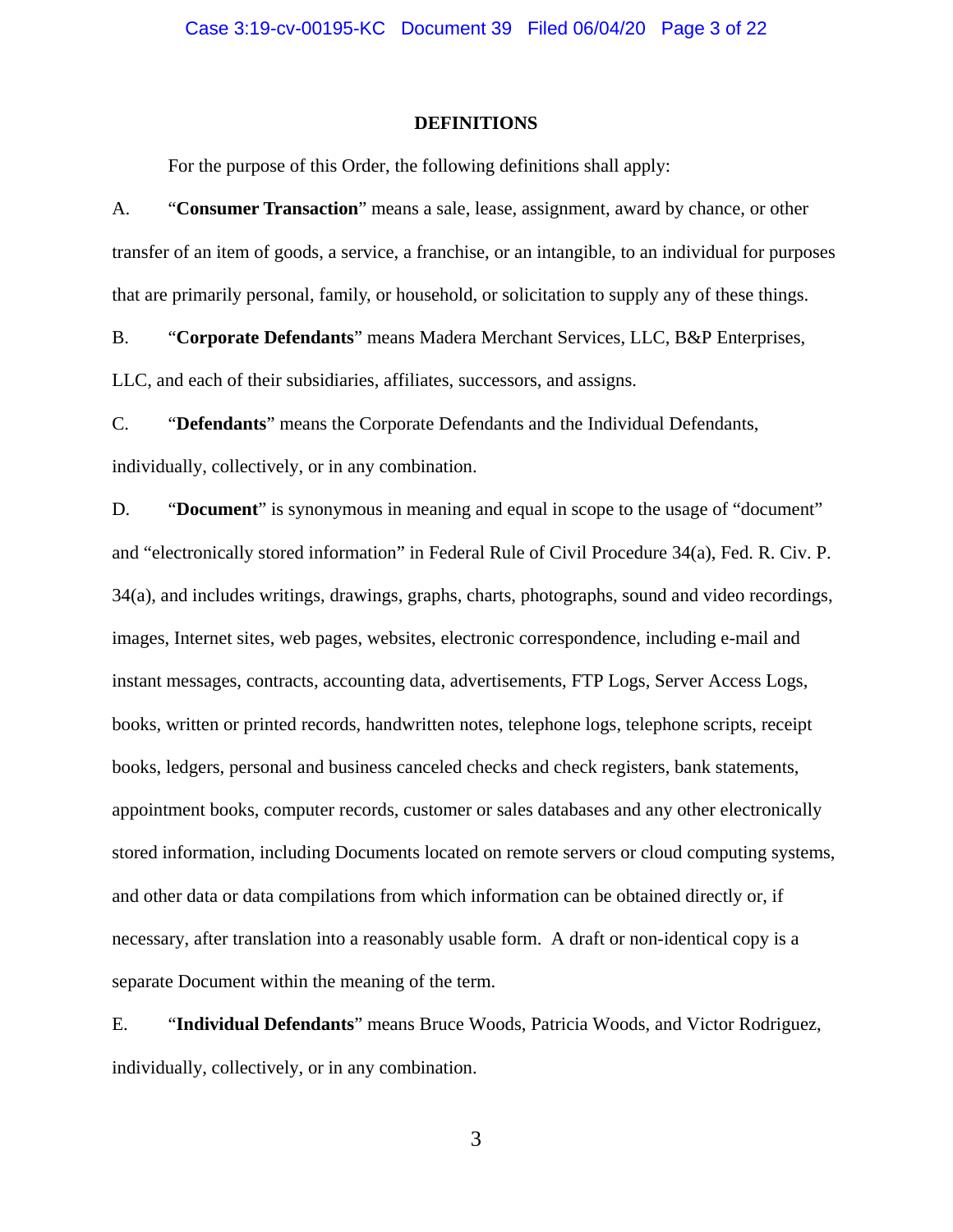#### Case 3:19-cv-00195-KC Document 39 Filed 06/04/20 Page 4 of 22

F. "**Payment Processing**" means providing a Person, directly or indirectly, with means or service used to charge or debit financial accounts through the use of any payment method or mechanism, including, but not limited to, credit cards, debit cards, prepaid cards, stored value cards, Automated Clearing House ("ACH") Debits, Remotely Created Payment Orders, and Remotely Created Checks. Whether accomplished through the use of software or otherwise, Payment Processing includes, among other things: (a) reviewing and approving merchant applications for payment processing services; (b) providing the means to transmit sales transaction data from third-party merchants to banks, credit unions, Payment Processors, independent sales organizations, payment facilitators or other financial institutions; (c) clearing, settling, or distributing proceeds of sales transactions from banks, credit unions, or other financial institutions to third-party merchants; or (d) processing chargebacks or returned Remotely Created Payment Orders, checks or ACH transactions on behalf of third-party merchants.

G. "**Payment Processor**" means any Person providing Payment Processing services in connection with another Person's sale of goods or services, or in connection with any charitable donation.

H. "**Person**" means any natural person or any entity, corporation, partnership, or association of persons.

 I. "**Remotely Created Payment Order**" or "**RCPO**" means a payment instruction or order, whether created in electronic or paper format, drawn on a payor's account that is initiated or created by or on behalf of the payee, and which is deposited into or cleared through the check clearing system. For purposes of this definition, an account includes any financial account or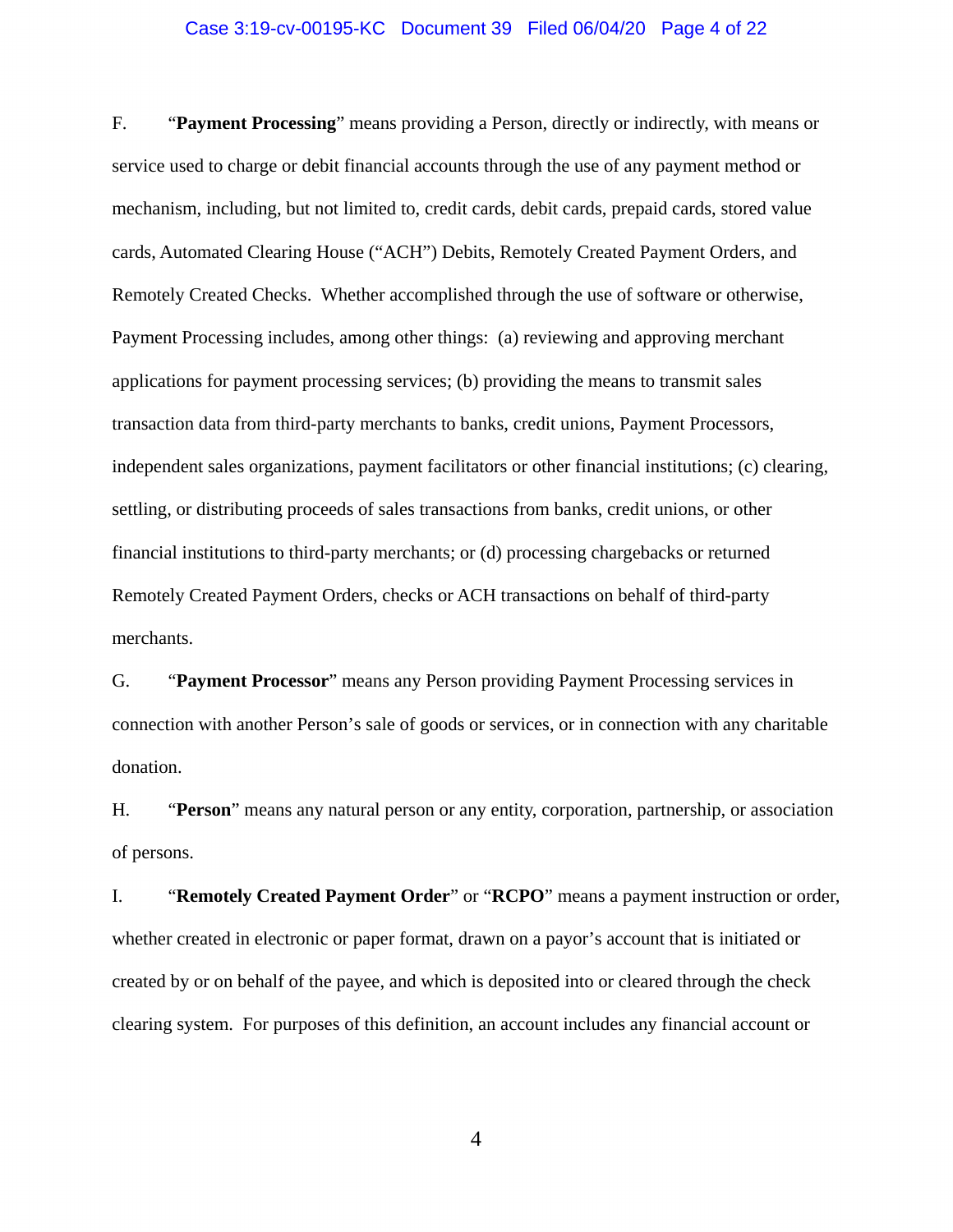#### Case 3:19-cv-00195-KC Document 39 Filed 06/04/20 Page 5 of 22

credit or other arrangement that allows checks, payment instructions, or orders to be drawn against it that are payable by, through, or at a bank.

J. "**Receiver**" means the receiver appointed in Section VII of this Order and any deputy receivers that shall be named by the receiver.

K. "**Receivership Entities**" means the Corporate Defendants as well as any other entity that has conducted any business related to the Defendants' RCPO payment processing scheme, including receipt of assets or funds derived from any activity that is the subject of the Complaint in this matter, and that the Receiver determines is controlled or owned by any Defendant.

L. "**Seller**" means any Person who, in connection with a Telemarketing transaction, provides, offers to provide, or arranges for others to provide goods or services to a customer in exchange for consideration.

M. "**Telemarketer**" means any Person who, in connection with Telemarketing, initiates or receives telephone calls to or from a customer or donor.

N. "**Telemarketing**" means any plan, program, or campaign that is conducted to induce the purchase of goods or services or a charitable contribution by use of one or more telephones.

#### **ORDER**

## **I. PROHIBITION REGARDING PAYMENT PROCESSING**

IT IS ORDERED that Defendants are permanently restrained and enjoined from Payment Processing.

## **II. PROHIBITIONS ON VIOLATING THE TSR**

IT IS FURTHER ORDERED that Defendants, Defendants' officers, agents, employees, and attorneys, and all other Persons in active concert or participation with them, who receive actual notice of this Order by personal service or otherwise, whether acting directly or indirectly,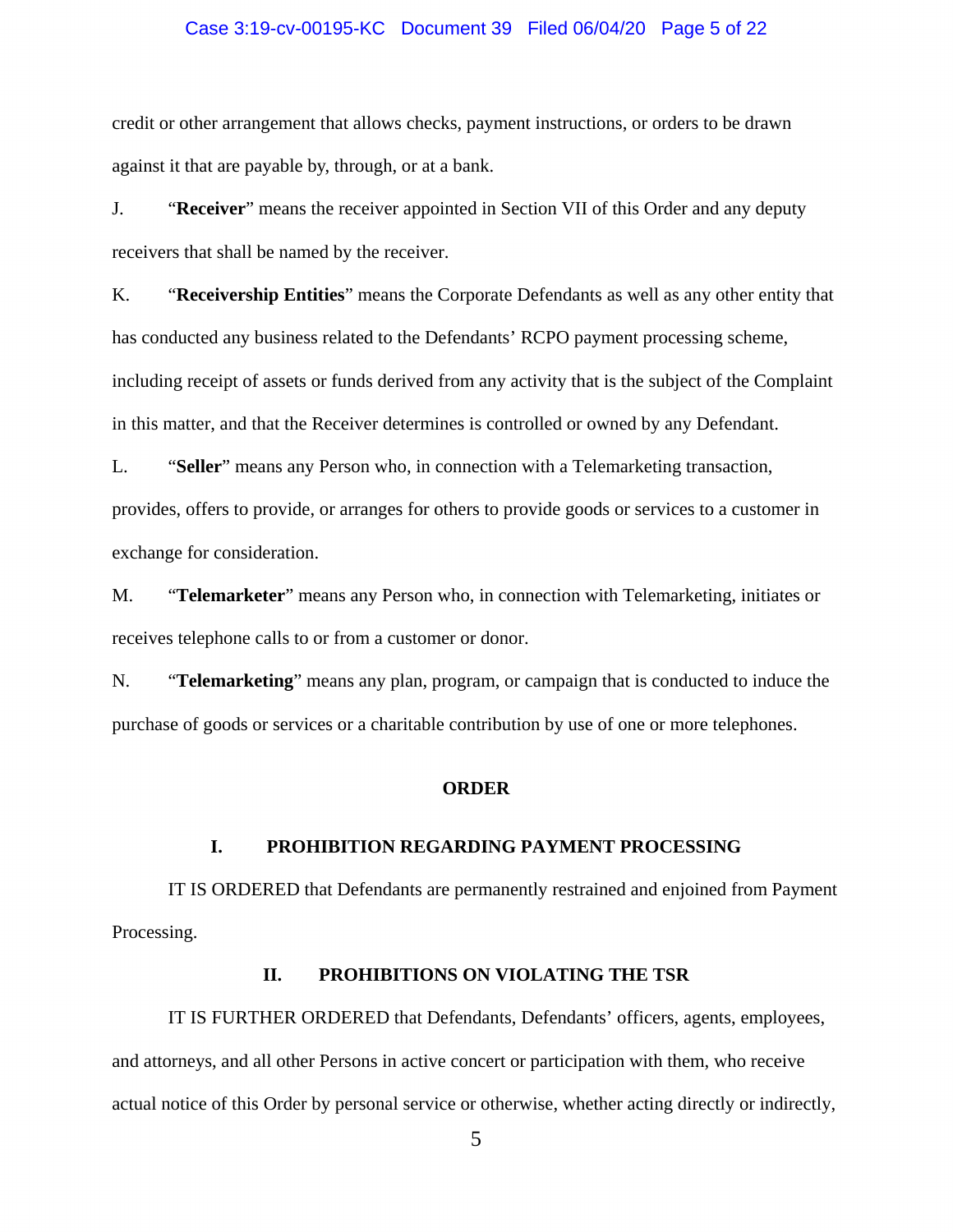#### Case 3:19-cv-00195-KC Document 39 Filed 06/04/20 Page 6 of 22

in connection with Telemarketing of any product or service, are permanently restrained and enjoined from violating any provision of the TSR, 16 C.F.R. Part 310, attached as Attachment A.

#### **III. PROHIBITIONS ON VIOLATING THE OHIO CSPA**

IT IS FURTHER ORDERED that Defendants, Defendants' officers, agents, employees, and attorneys, and all other Persons in active concert or participation with them, who receive actual notice of this Order by personal service or otherwise, whether acting directly or indirectly, are permanently restrained and enjoined from engaging in unfair or deceptive acts or practices in violation of the Ohio CSPA, R.C. 1345.02.

## **IV. MONETARY JUDGMENT AND PARTIAL SUSPENSION**

#### IT IS FURTHER ORDERED that:

A. Judgment in the amount of **8.646 Million Dollars (\$8,646,000.00)** is entered in favor of Plaintiffs against Madera Merchant Services, LLC; B&P Enterprises, LLC; Bruce Woods; Patricia Woods; and Victor Rodriguez, jointly and severally, as equitable monetary relief. Full payment of the foregoing amount shall be suspended upon satisfaction of the obligations set forth in Subsection B of this Section, and subject to the conditions set forth in Subsections B, C, and D of this Section:

B. Effective upon the entry of this Order, Defendants shall surrender to Plaintiffs or their representatives, all control, title, dominion, and interest in the following assets:

- 1. All funds in the Bank of America account in the name of Bruce and Patsy (Patricia) Woods with the account number X6058;
- 2. All funds in the Bank of America account in the name of Bruce and Patsy (Patricia) Woods with the account number X6252;
- 3. All funds in the Teachers Federal Credit Union account in the name of Bruce and Patsy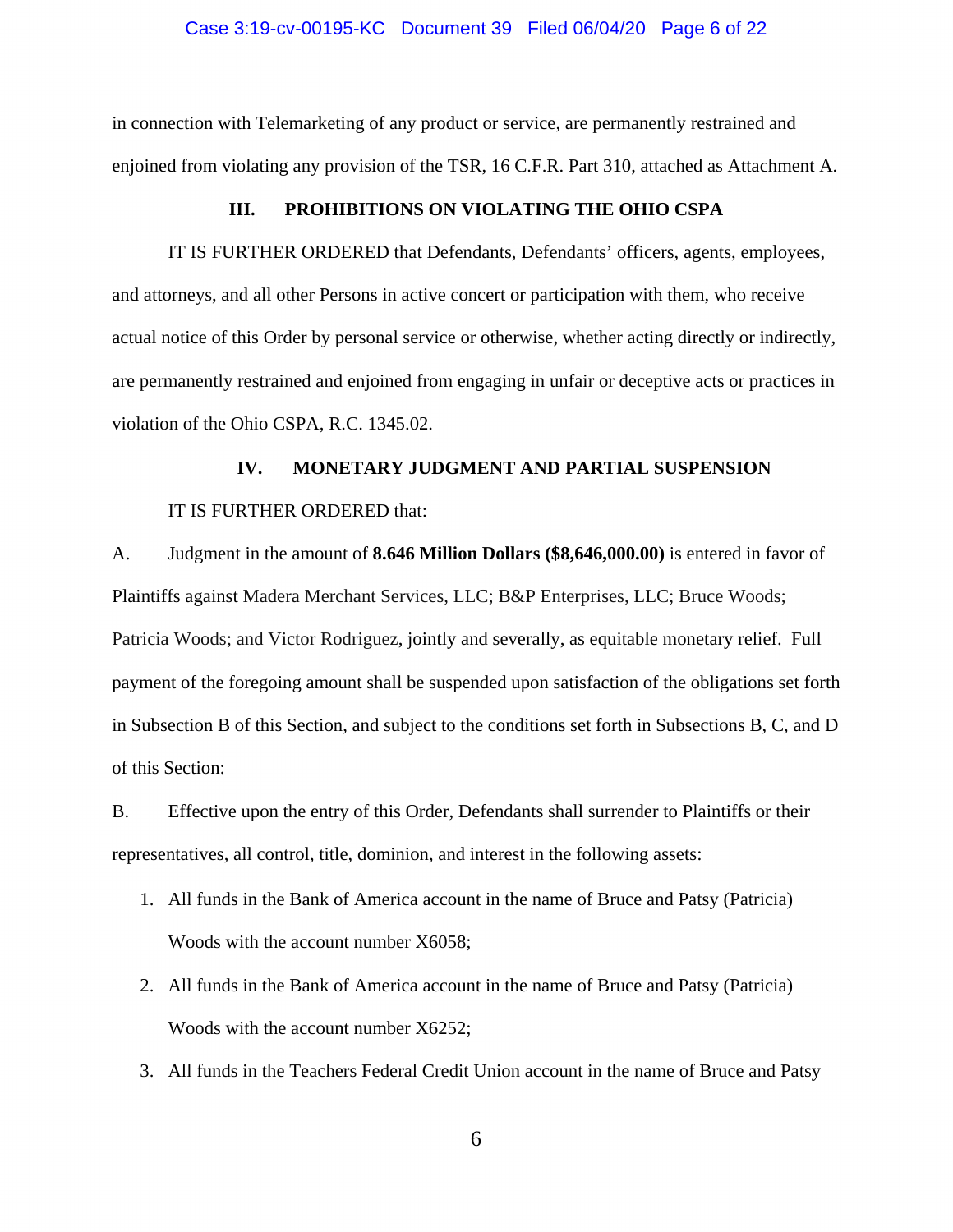(Patricia) Woods with the account number X615;

- 4. All funds in the Bank of America account in the name of Victor Rodriguez with the account number X1297;
- 5. All funds in the Ally Bank account in the name of Victor Rodriguez with the account number X3084;
- 6. All funds in the GECU account in the name of Victor Rodriguez with the account number X9951;
- 7. Cocktail Ring identified in the Financial Statement of Individual Defendants Bruce and Patsy (Patricia) Woods signed on August 6, 2019;
- 8. Two watches identified in the Financial Statement of Individual Defendants Bruce and Patsy (Patricia) Woods signed on August 6, 2019:

| 1.   Women's Rolex (Estimated Value \$11,300)  |
|------------------------------------------------|
| 2.   Men's Tag Heuer (Estimated Value \$4,500) |

- 9. All fees owed from Paya, Inc. dba Paya Services to Bruce C. Woods currently in the possession Paya Services;
- 10. All assets of Receivership Entities Madera Merchant Services, LLC and B&P Enterprises, LLC, or any other entity under the control of the Receiver, including the following:
	- a. All funds from accounts at the following banks/credit unions in the name of Madera Merchant Services, LLC:

| Bank 34                |    | Nusenda Bank                |
|------------------------|----|-----------------------------|
| <b>Bank of America</b> | b. | <b>United Business Bank</b> |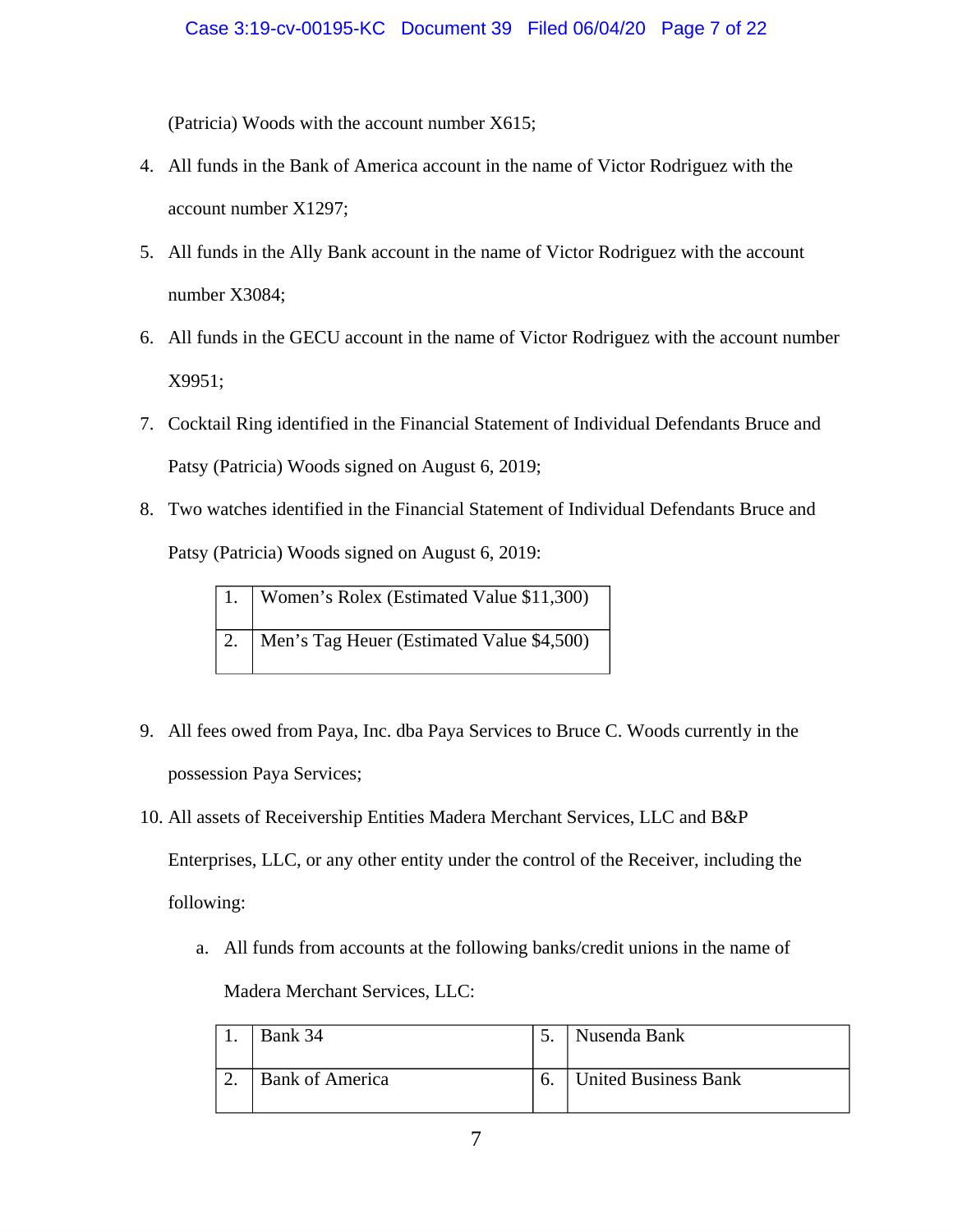## Case 3:19-cv-00195-KC Document 39 Filed 06/04/20 Page 8 of 22

| <b>Bank of Albuquerque</b>       | 7.   University Federal Credit Union |
|----------------------------------|--------------------------------------|
| First Light Federal Credit Union | 8.   Washington Federal Credit Union |

b. All funds from accounts at the following banks/credit unions in the name of B&P Enterprises, LLC:

|    | JP Morgan Chase Bank   |  |
|----|------------------------|--|
|    | Lone Star Bank         |  |
| ິ. | Wells Fargo Bank, N.A. |  |

c. All funds in any reserve account held by a financial institution in the name of, or for the benefit of, Madera Merchant Services, LLC, B&P Enterprises, LLC or any other entity under the control of the Receiver.

C. For each financial institution or Payment Processor account listed in Subsections B.1 –

B.6 and B.9 the financial institution or Payment Processor identified shall, within five (5) days of entry of this Order, remit the entire balance of each account to the Commission by certified check(s) or other guaranteed funds payable to the Federal Trade Commission, Financial Management Office, or by wire transfer in accordance with directions provided by the Commission. Defendants shall cooperate in good faith with the Plaintiffs to effectuate these transfers, and shall, if needed, execute such documents as are necessary to remit the entire balance of each account to the Commission.

D. Within five (5) days of the entry of this Order, Individual Defendants shall transfer to the Receiver each asset identified in Subsections B.7 and B.8.

E. Plaintiffs' agreement to the suspension of part of the judgment is expressly premised upon the truthfulness, accuracy, and completeness of Defendants' sworn financial statements and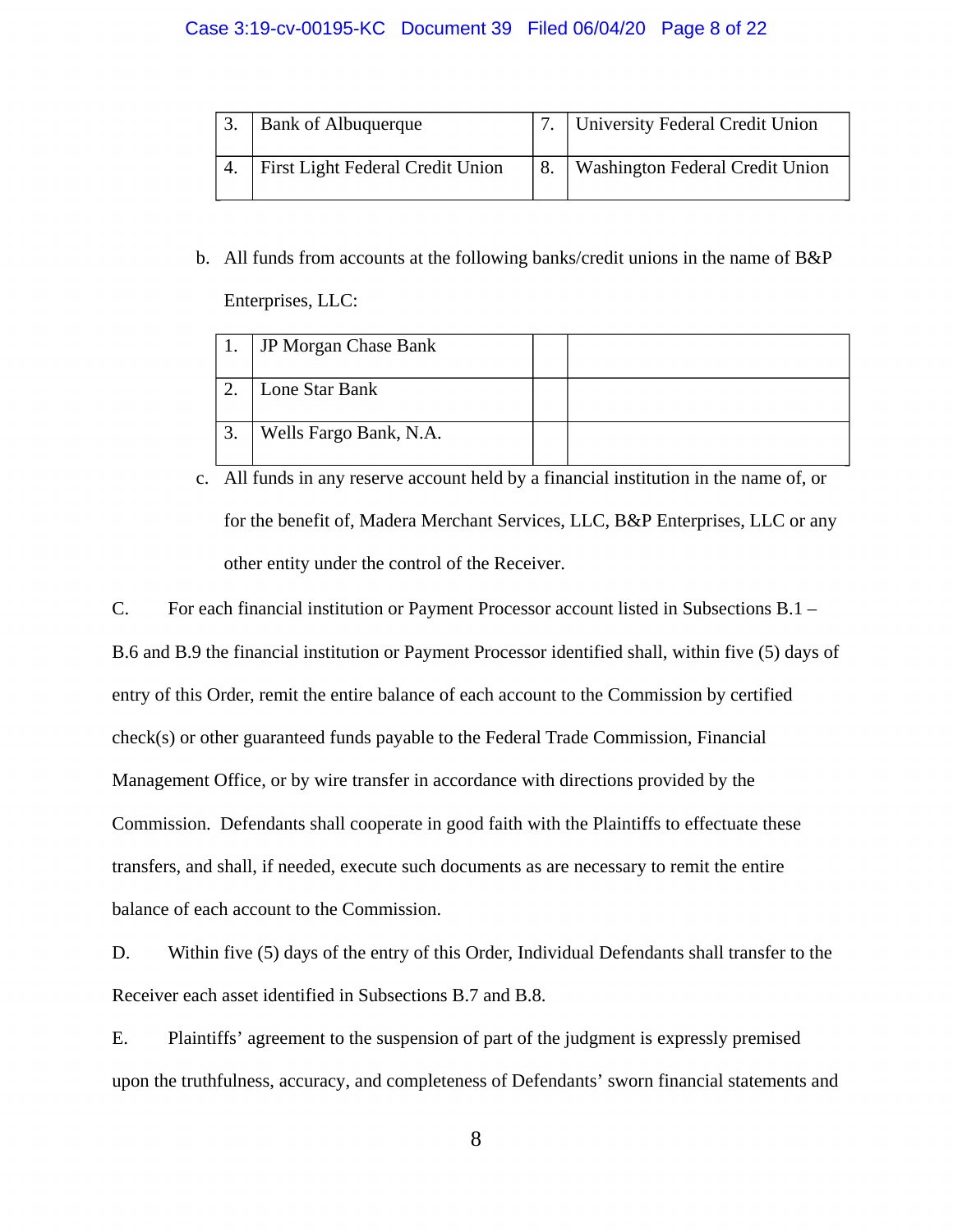#### Case 3:19-cv-00195-KC Document 39 Filed 06/04/20 Page 9 of 22

related documents (collectively, "financial representations") submitted to the Commission, namely:

1. The Financial Statement of Individual Defendants Bruce and Patsy (Patricia) Woods signed on August 6, 2019, including the attachments; and

2. The Financial Statement of Individual Defendant Victor Rodriguez signed on July 28, 2019, including the attachments.

F. The suspension of the judgment will be lifted as to any Defendant if, upon motion by the Plaintiffs, the Court finds that Defendant failed to disclose any material asset, materially misstated the value of any asset, or made any other material misstatement or omission in the financial representations identified above.

G. If the suspension of the judgment is lifted, the judgment becomes immediately due as to that Defendant in the amount of **8.646 Million Dollars (\$8,646,000.00)** specified in Subsection A. above, which the parties stipulate represents the consumer injury alleged in the Complaint, less any payment previously made pursuant to this Section, plus interest computed from the date of entry of this Order.

#### **V. ADDITIONAL MONETARY PROVISIONS**

#### IT IS FURTHER ORDERED that:

A. The Defendants relinquish dominion and all legal and equitable right, title, and interest in all assets transferred pursuant to this Order and may not seek the return of any assets.

B. The facts alleged in the Complaint will be taken as true, without further proof, in any subsequent civil litigation by or on behalf of the Plaintiffs, including in a proceeding to enforce its rights to any payment or monetary judgment pursuant to this Order, such as a nondischargeability complaint in any bankruptcy case.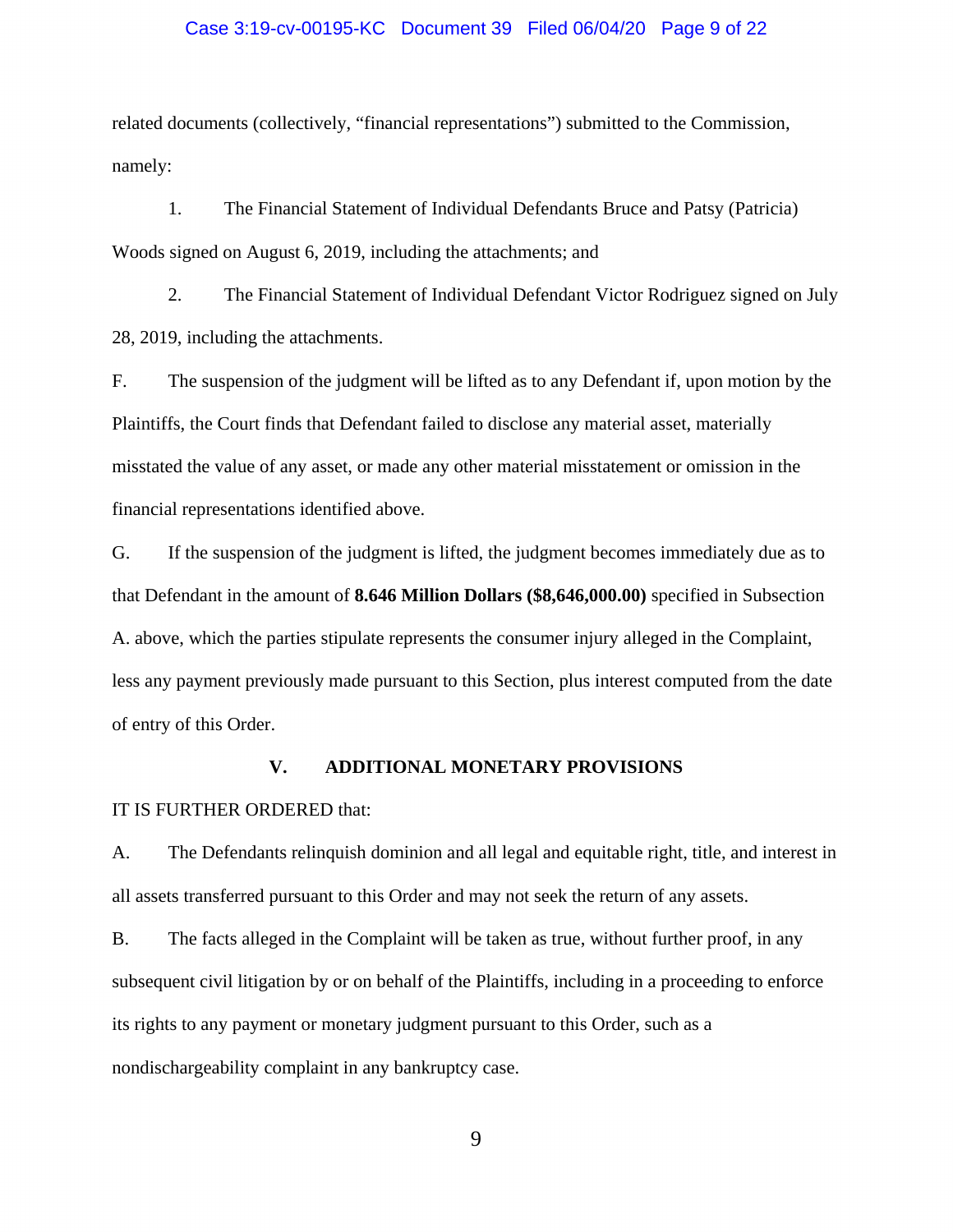#### Case 3:19-cv-00195-KC Document 39 Filed 06/04/20 Page 10 of 22

C. The facts alleged in the Complaint establish all elements necessary to sustain an action by the Plaintiffs pursuant to Section  $523(a)(2)(A)$  of the Bankruptcy Code, 11 U.S.C.  $\S523(a)(2)(A)$ , and this Order will have collateral estoppel effect for such purposes.

D. The Defendants acknowledge that their Taxpayer Identification Numbers (Social Security Numbers or Employer Identification Numbers), which Defendants previously submitted to the Commission, may be used for collecting and reporting on any delinquent amount arising out of this Order, in accordance with 31 U.S.C. §7701.

 E. All money paid to the Plaintiffs pursuant to this Order may be deposited into a fund administered by the Commission or its designee on behalf of the Commission and the State of Ohio to be used for equitable relief, including consumer redress and any attendant expenses for the administration of any redress fund. If a representative of the Plaintiffs decides that direct redress to consumers is wholly or partially impracticable or money remains after redress is completed, the Plaintiffs may apply any remaining money for such other equitable relief (including consumer information remedies) as it determines to be reasonably related to Defendants' practices alleged in the Complaint. Any money not used for such equitable relief shall be divided between the Commission and the State of Ohio to be deposited to the U.S. Treasury as disgorgement and to the Ohio Attorney General's Telemarketing Fraud Enforcement Fund. The Defendants have no right to challenge any actions the Plaintiffs or their representatives may take pursuant to this Subsection.

#### **VI. CUSTOMER INFORMATION**

IT IS FURTHER ORDERED that Defendants, Defendants' officers, agents, employees, and attorneys, and all other Persons in active concert or participation with them, who receive actual notice of this Order by personal service or otherwise, are permanently restrained and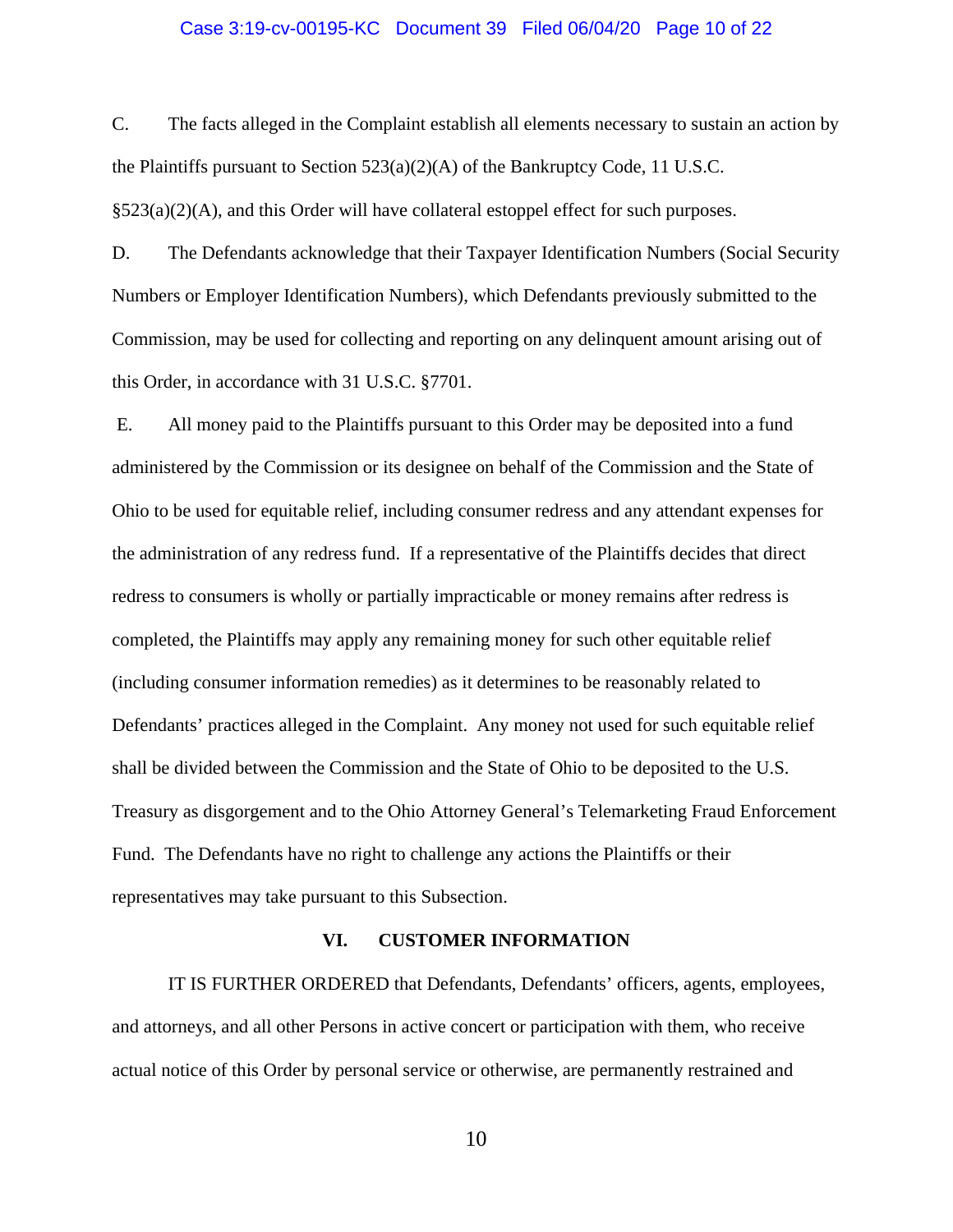#### Case 3:19-cv-00195-KC Document 39 Filed 06/04/20 Page 11 of 22

enjoined from directly or indirectly:

A. Failing to provide sufficient customer information to enable the Commission to efficiently administer consumer redress. If Plaintiffs' representative requests in writing any information related to redress, Settling Defendant must provide it, in the form prescribed by Plaintiffs' representative, within 14 days; and

B. Disclosing, using, or benefitting from customer information, including the name, address, telephone number, email address, Social Security number, other identifying information, or any data that enables access to a customer's account (including a credit card, bank account, or other financial account), that any Defendant obtained prior to entry of this Order in connection with any activity that pertains to processing of RCPOs; and

C. Failing to destroy such customer information in all forms in his possession, custody, or control within 30 days after receipt of written direction to do so from a representative of the Commission.

Provided, however, that customer information need not be disposed of, and may be disclosed, to the extent requested by a government agency or required by law, regulation, or court order.

#### **VII. APPOINTMENT OF RECEIVER**

IT IS FURTHER ORDERED that **Susan M. Forbes**, the Receiver appointed by prior orders of this Court, is hereby appointed Receiver for the purpose of taking the necessary steps to wind down the Receivership Entities. In carrying out these duties, the Receiver shall be the agent of this Court, shall be accountable directly to this Court, and is authorized and directed to:

A. Perform all acts necessary to protect, conserve, preserve, and prevent waste or dissipation of the Receivership Entities assets until their sale;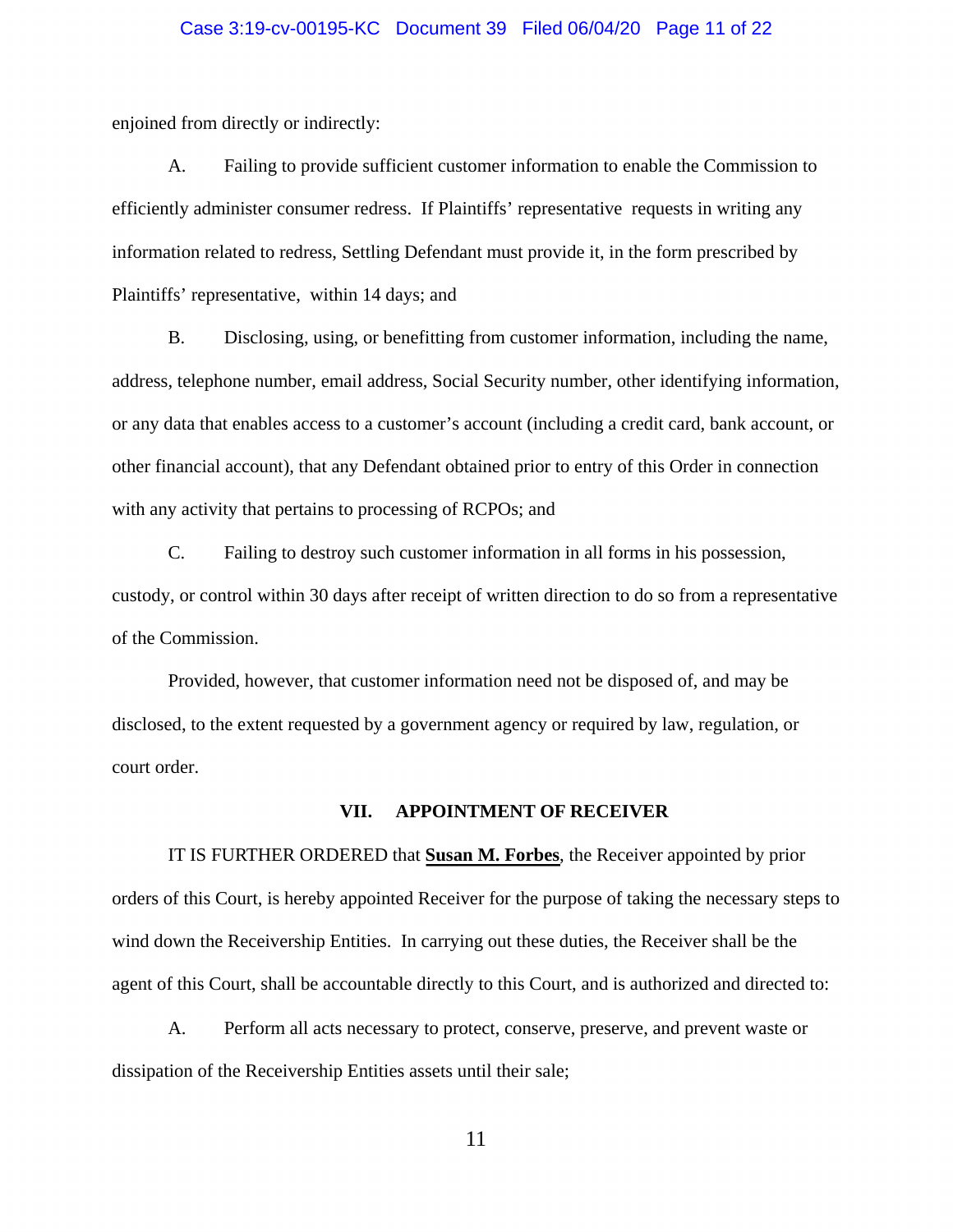#### Case 3:19-cv-00195-KC Document 39 Filed 06/04/20 Page 12 of 22

B. Within 60 days, sell the Receivership Entities assets and assets surrendered by Defendants pursuant to Subsections IV B.7 and B.8 without further order of the court;

C. Enter into agreements in connection with the reasonable and necessary performance of the Receiver's duty to sell the Receivership Entities assets and assets surrendered by Defendants pursuant to Subsections IV B.7 and B.8, including, but not limited to, the retention of assistants, agents, or other professionals to assist in the sale of these assets;

D. Distribute to the Plaintiffs, without further order of the court, the funds received from the sale of the Receivership Entities assets and assets surrendered by Defendants pursuant to Subsections IV B.7 and B.8;

E. Take any and all steps the Receiver concludes are appropriate to wind down the Receivership Entities within 60 days of the entry of this Order; and

F. Store and secure the Receivership Entities' records, including ESI until either entry of a final order against the last remaining Defendant in this proceeding or receipt of written direction to do so from a representative of the FTC.

Within 30 days of the entry of this Order, the Receiver shall liquidate all hardware related to the Receivership Entities' ESI, after ensuring all customer information has been erased and is not recoverable.

#### **VIII. COOPERATION**

IT IS FURTHER ORDERED that Defendants must fully cooperate with representatives of the Plaintiffs in this case and in any investigation related to or associated with the transactions or the occurrences that are the subject of the Complaint. Defendants must provide truthful and complete information, evidence, and testimony. Defendants must appear for interviews, discovery, hearings, trials, and any other proceedings that Plaintiffs' representative may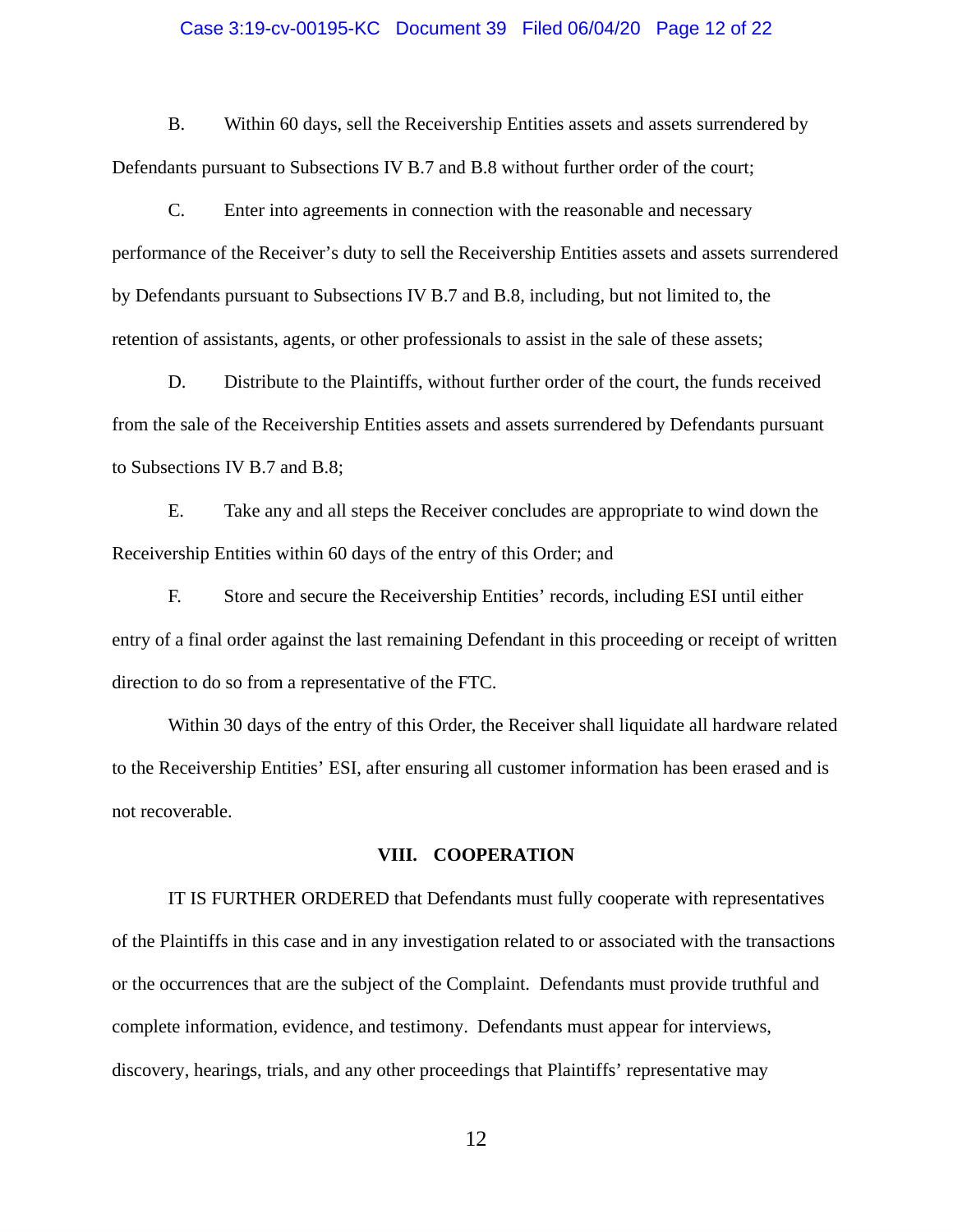#### Case 3:19-cv-00195-KC Document 39 Filed 06/04/20 Page 13 of 22

reasonably request upon five (5) days written notice, or other reasonable notice, at such places and times as Plaintiffs' representative may designate, without the service of a subpoena.

#### **IX. ORDER ACKNOWLEDGMENTS**

IT IS FURTHER ORDERED that Defendants obtain acknowledgments of receipt of this Order:

Plaintiffs an acknowledgment of receipt of this Order sworn under penalty of perjury. A. Each Defendant, within seven (7) days of entry of this Order, must submit to the

B. For five (5) years after entry of this Order, each Individual Defendant for any business that such Defendant, individually or collectively with any other Defendants, is the majority owner or controls directly or indirectly, and each Corporate Defendant, must deliver a copy of this Order to: (1) all principals, officers, directors, and LLC managers and members; (2) all employees having managerial responsibilities for conduct related to the subject matter of the Order and all agents and representatives who participate in conduct related to the subject matter of the Order; and (3) any business entity resulting from any change in structure as set forth in the Section titled Compliance Reporting. Delivery must occur within seven (7) days of entry of this Order for current personnel. For all others, delivery must occur before they assume their responsibilities.

C. From each individual or entity to which a Defendant delivered a copy of this Order, that Defendant must obtain, within 30 days, a signed and dated acknowledgment of receipt of this Order.

### **X. COMPLIANCE REPORTING**

IT IS FURTHER ORDERED that Defendants make timely submissions to the Plaintiffs: A. One year after entry of this Order, each Defendant must submit a compliance report, sworn under penalty of perjury: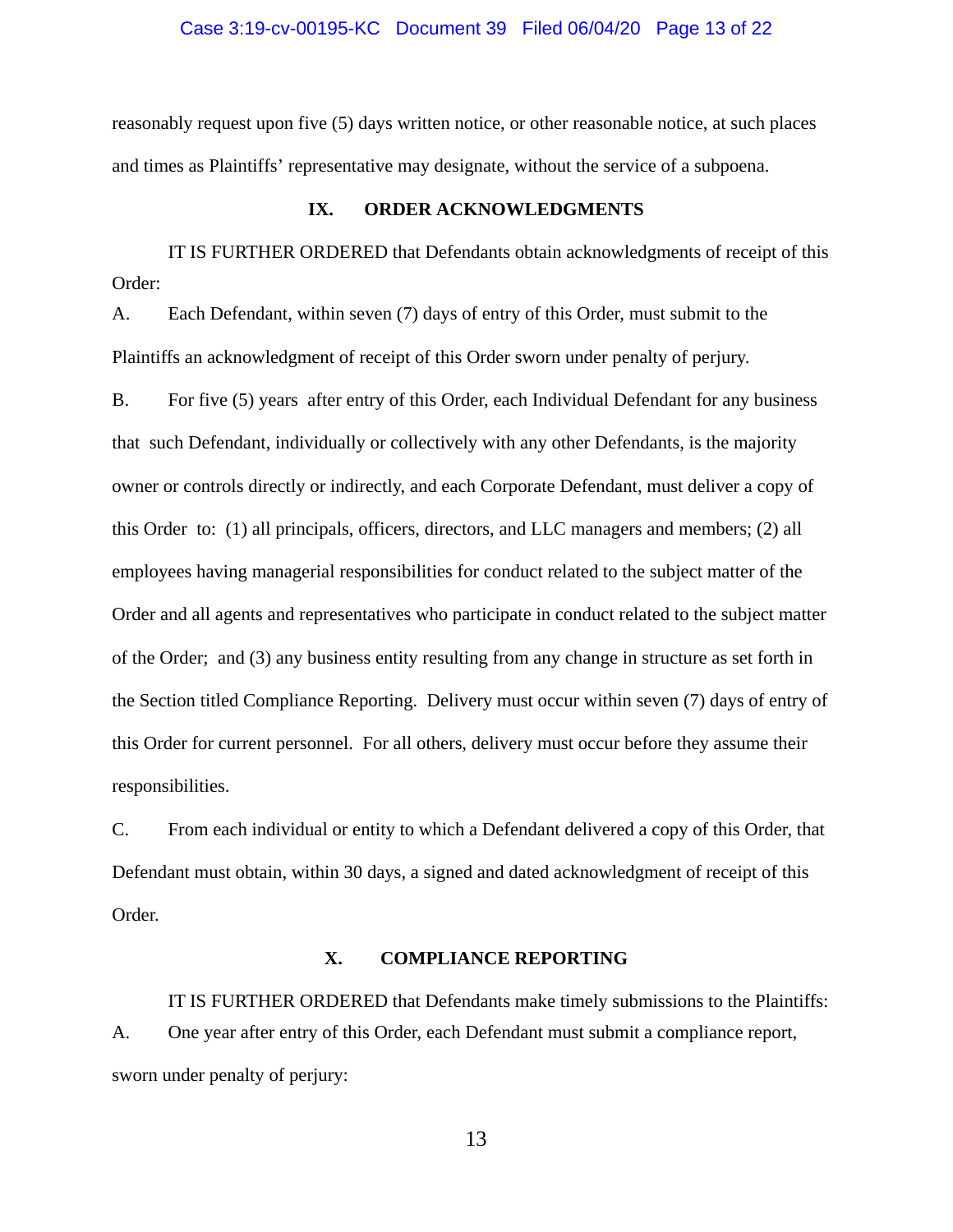#### Case 3:19-cv-00195-KC Document 39 Filed 06/04/20 Page 14 of 22

1. Each Defendant must: (a) identify the primary physical, postal, and email address and telephone number, as designated points of contact, which representatives of the Plaintiffs may use to communicate with Defendant; (b) identify all of that Defendant's businesses by all of their names, telephone numbers, and physical, postal, email, and Internet addresses; (c) describe the activities of each business, including the goods and services offered, the means of advertising, marketing, and sales, and the involvement of any other Defendant (which Individual Defendants must describe if they know or should know due to their own involvement); (d) describe in detail whether and how that Defendant is in compliance with each Section of this Order; and (e) provide a copy of each Order Acknowledgment obtained pursuant to this Order, unless previously submitted to the Plaintiffs.

2. Additionally, each Individual Defendant must: (a) identify all telephone numbers and all physical, postal, email and Internet addresses, including all residences; (b) identify all business activities, including any business for which such Defendant performs services whether as an employee or otherwise and any entity in which such Defendant has any ownership interest; and (c) describe in detail such Defendant's involvement in each such business, including title, role, responsibilities, participation, authority, control, and any ownership.

B. For 10 years after entry of this Order, each Defendant must submit a compliance notice, sworn under penalty of perjury, within 14 days of any change in the following:

1. Each Defendant must report any change in: (a) any designated point of contact; or (b) the structure of any Corporate Defendant or any entity that Defendant has any ownership interest in or controls directly or indirectly that may affect compliance obligations arising under this Order, including: creation, merger, sale, or dissolution of the entity or any subsidiary, parent, or affiliate that engages in any acts or practices subject to this Order.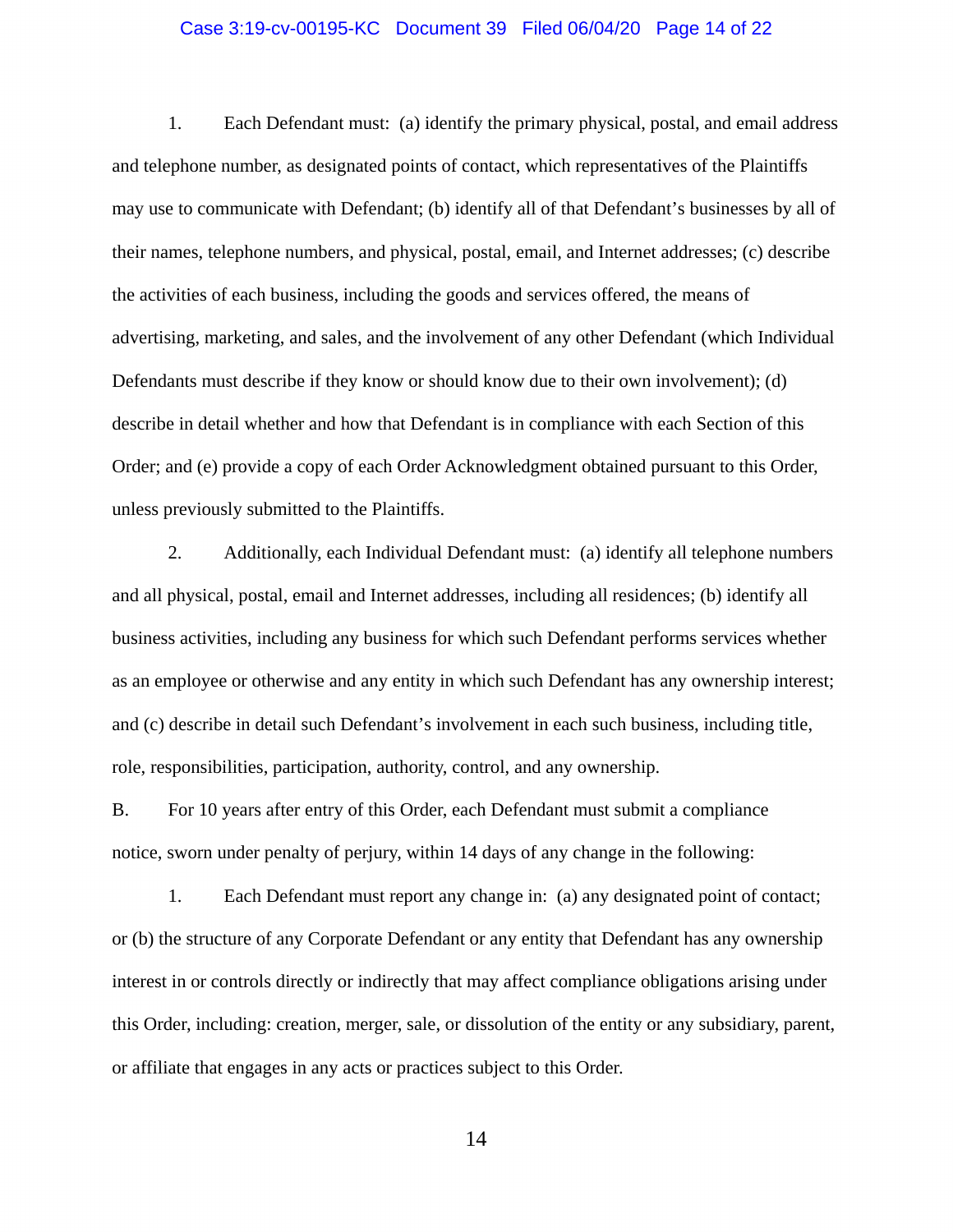#### Case 3:19-cv-00195-KC Document 39 Filed 06/04/20 Page 15 of 22

2. Additionally, each Individual Defendant must report any change in: (a) name, including aliases or fictitious name, or residence address; or (b) title or role in any business activity, including any business for which such Defendant performs services whether as an employee or otherwise and any entity in which such Defendant has any ownership interest, and identify the name, physical address, and any Internet address of the business or entity.

C. Each Defendant must submit to the Plaintiffs notice of the filing of any bankruptcy petition, insolvency proceeding, or similar proceeding by or against such Defendant within 14 days of its filing.

D. Any submission to the Plaintiffs required by this Order to be sworn under penalty of perjury must be true and accurate and comply with 28 U.S.C. § 1746, such as by concluding: "I declare under penalty of perjury under the laws of the United States of America that the foregoing is true and correct. Executed on: \_\_\_\_\_" and supplying the date, signatory's full name, title (if applicable), and signature.

E. Unless otherwise directed by a Plaintiffs' representative in writing, all submissions to the Commission pursuant to this Order must be emailed to DEbrief@ftc.gov or sent by overnight courier (not the U.S. Postal Service) to: Associate Director for Enforcement, Bureau of Consumer Protection, Federal Trade Commission, 600 Pennsylvania Avenue NW, Washington, DC 20580; the subject line must begin: *FTC et al., v. Madera Merchant Services, LLC*  X190038.

F. Unless otherwise directed by a Plaintiffs' representative in writing, all submissions to the Ohio Attorney General pursuant to this Order must be mailed to: Ohio Attorney General's Office, Consumer Protection Section, Attn: Compliance Unit, 30 East Broad Street, 14<sup>th</sup> Floor,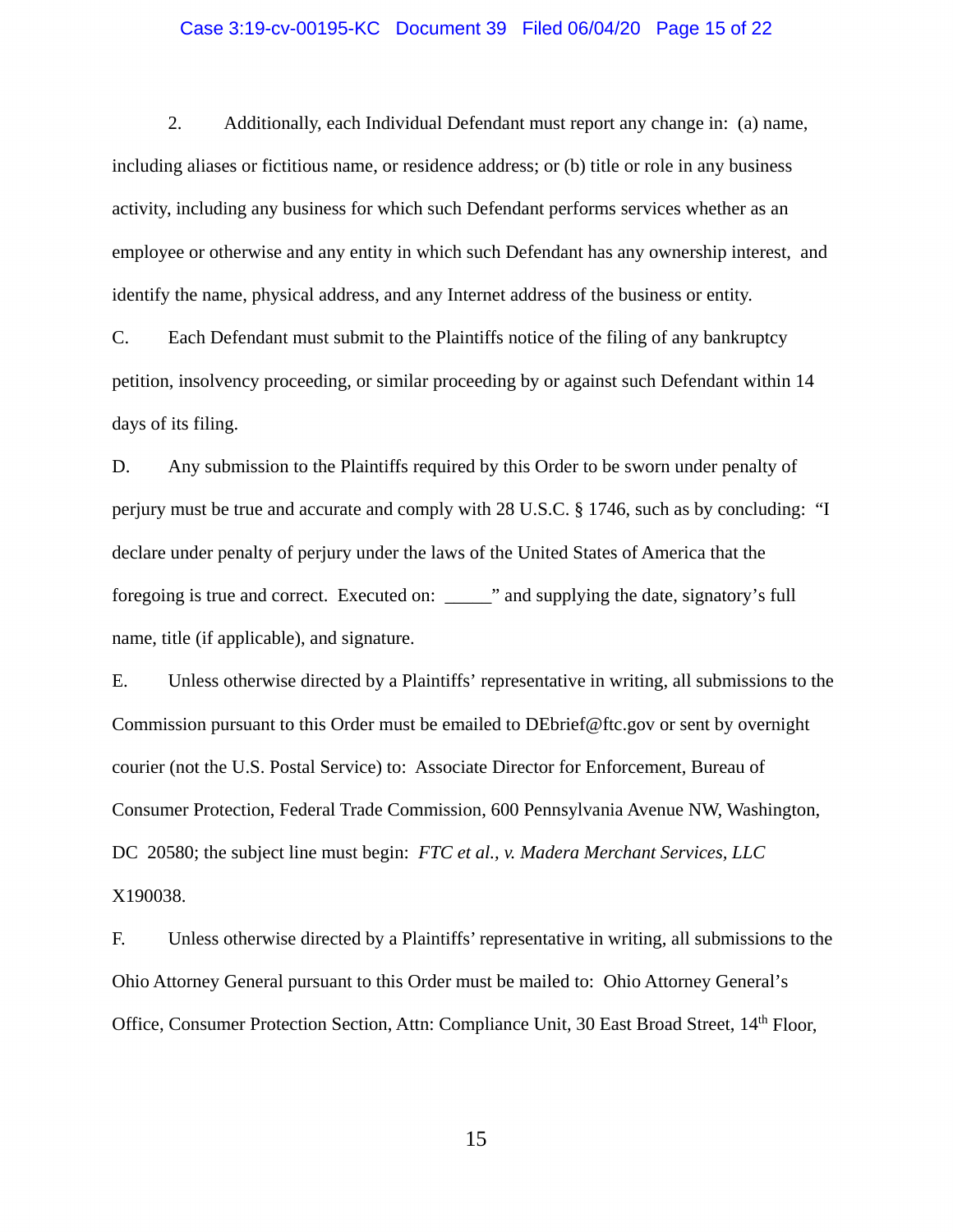#### Case 3:19-cv-00195-KC Document 39 Filed 06/04/20 Page 16 of 22

Columbus, Ohio 43215; the subject line must begin: FTC/Ohio v. Madera Merchant Services, LLC.

#### **XI. RECORDKEEPING**

IT IS FURTHER ORDERED that Defendants must create certain records for 10 years after entry of the Order, and retain each such record for five (5) years. Specifically, Corporate Defendants and each Individual Defendant for any business that such Defendant, individually or collectively with any other Defendants, is a majority owner or controls directly or indirectly, must create and retain the following records:

A. Accounting records showing the revenues from all goods or services sold;

B. Personnel records showing, for each person providing services, whether as an employee or otherwise, that person's: name; addresses; telephone numbers; job title or position; dates of service; and (if applicable) the reason for termination;

C. Records of all consumer complaints and refund requests, whether received directly or indirectly, such as through a third party, and any response; and

D. All records necessary to demonstrate full compliance with each provision of this Order, including all submissions to the Plaintiffs.

#### **XII. COMPLIANCE MONITORING**

IT IS FURTHER ORDERED that, for the purpose of monitoring Defendants' compliance with this Order, including the financial representations upon which part of the judgment was suspended and any failure to transfer any assets as required by this Order:

A. Within 14 days of receipt of a written request from a representative of the Plaintiffs, each Defendant must: submit additional compliance reports or other requested information, which must be sworn under penalty of perjury; appear for depositions; and produce documents for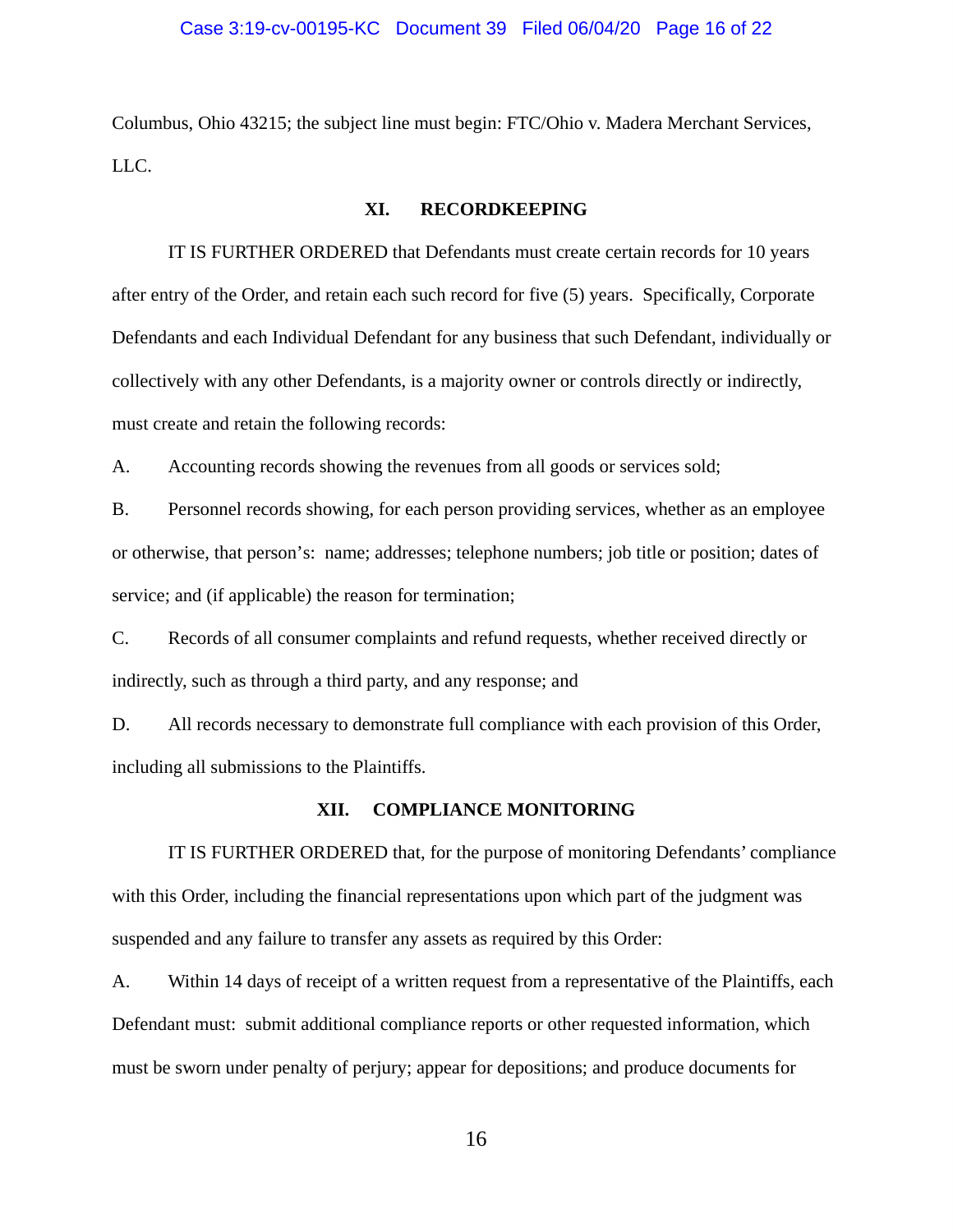## Case 3:19-cv-00195-KC Document 39 Filed 06/04/20 Page 17 of 22

inspection and copying. The Plaintiffs are also authorized to obtain discovery, without further leave of court, using any of the procedures prescribed by Federal Rules of Civil Procedure 29, 30 (including telephonic depositions), 31, 33, 34, 36, 45, and 69.

 employee or other person affiliated with any Defendant who has agreed to such an interview. The person interviewed may have counsel present. B. For matters concerning this Order, the Plaintiffs are authorized to communicate directly with each Defendant. Defendant must permit representatives of the Plaintiffs to interview any

C. The Plaintiffs may use all other lawful means, including posing, through its representatives as consumers, suppliers, or other individuals or entities, to Defendants or any individual or entity affiliated with Defendants, without the necessity of identification or prior notice. Nothing in this Order limits the Plaintiffs' lawful use of compulsory process, pursuant to Sections 9 and 20 of the FTC Act, 15 U.S.C. §§ 49, 57b-1.

D. Upon written request from a representative of the Plaintiffs, any consumer reporting agency must furnish consumer reports concerning Individual Defendants, pursuant to Section 604(1) of the Fair Credit Reporting Act, 15 U.S.C. §1681b(a)(1).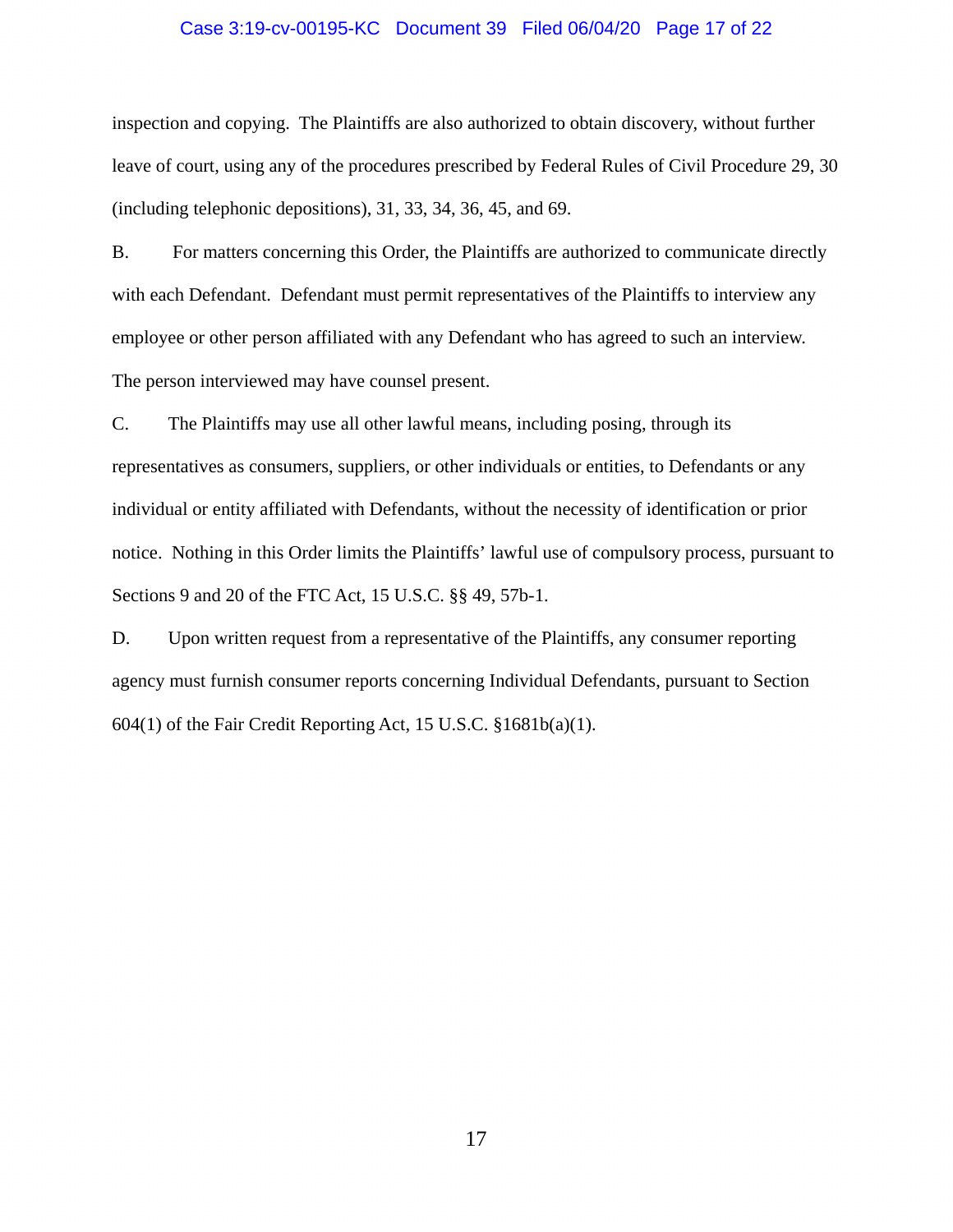Case 3:19-cv-00195-KC Document 39 Filed 06/04/20 Page 18 of 22

# **XIII. RETENTION OF JURISDICTION**

IT IS FURTHER ORDERED that this Court retains jurisdiction of this matter for

purposes of construction, modification, and enforcement of this Order.

**SO ORDERED**, this \_\_\_\_\_\_\_\_\_ day of \_\_\_\_\_\_\_\_\_\_\_\_\_\_, 2020.

 $\sqrt{a\pi m\omega}$ , man

KATHLEEN CARDONE UNITED STATES DISTRICT JUDGE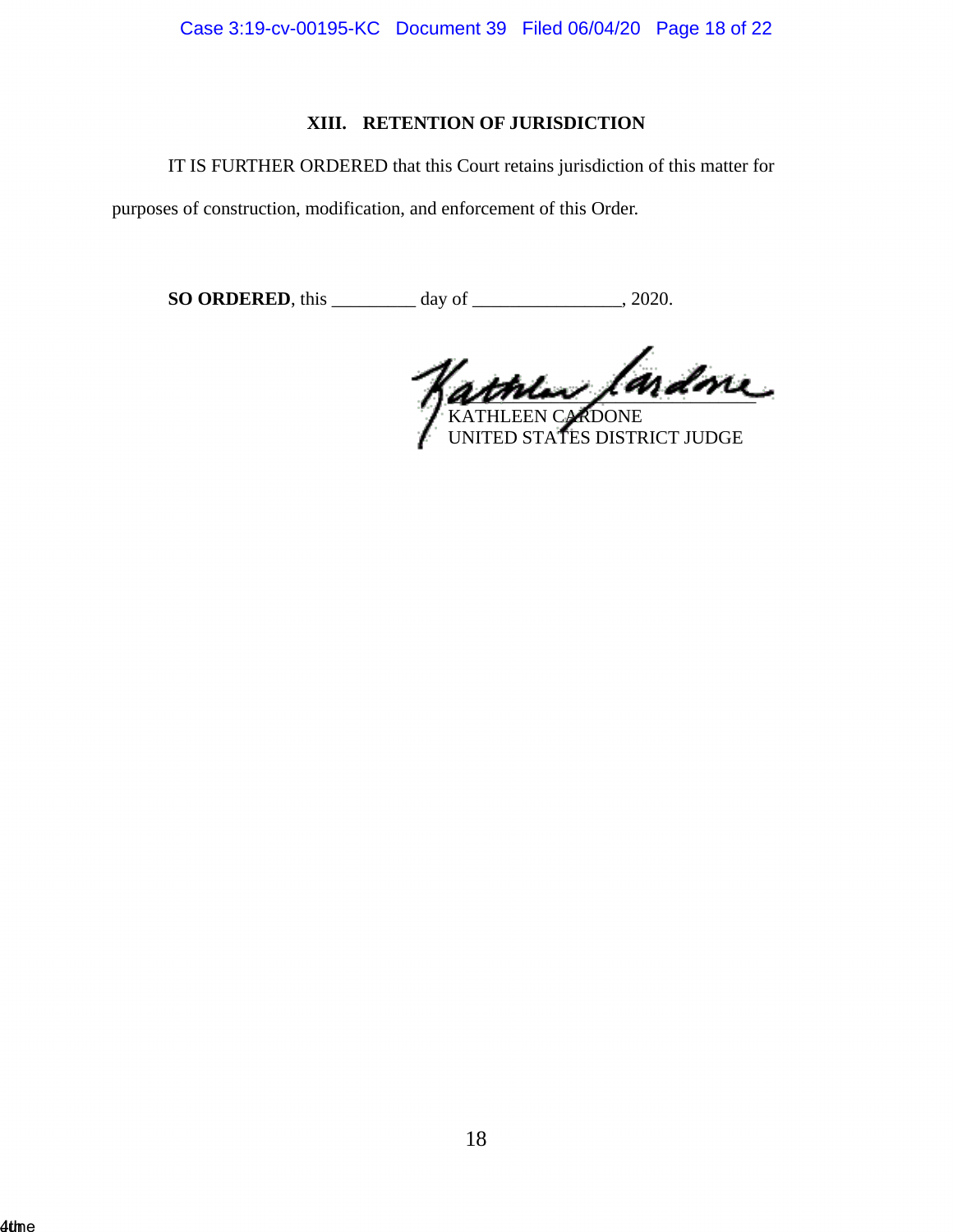## Case 3:19-cv-00195-KC Document 39 Filed 06/04/20 Page 19 of 22

 $2c2c$ 

Christopher E. Brown J. Ronald Brooke, Jr. Federal Trade Commission 600 Pennsylvania Ave., NW Mailstop CC-8528 Washington, DC 20580 (202) 326-2825 *I* cbrown3@ftc.gov (202) 326-3484 / jbrooke@ftc.gov

Attorneys for Plaintiff FEDERAL **TRADE COMMISSION** 

Erin Leahy (Ohio Bar #69509) Assistant Attorney General Ohio Attorney General's Office Consumer Protection Section 30 E. Broad Street, 14<sup>th</sup> Floor Columbus, Ohio 43215 (614) 752-4730 Erin.Leahy@OhioAttomeyGeneral.gov

Attorney for P1aintiff STATE OF OHIO

Madera Merchant Services, LLC By:

**B&P Enterprises, LLC** By:

Bruce C. Woods

Patricia Woods

Victor Rodriguez

Joe A. Spencer, Jr., Esq.

Joe A. Spencer Attorney & Counselor at Law Attorney for Defendants Madera Merchant Services, LLC, B&P Enterprises, LLC. Patricia Woods, and Victor Rodriguez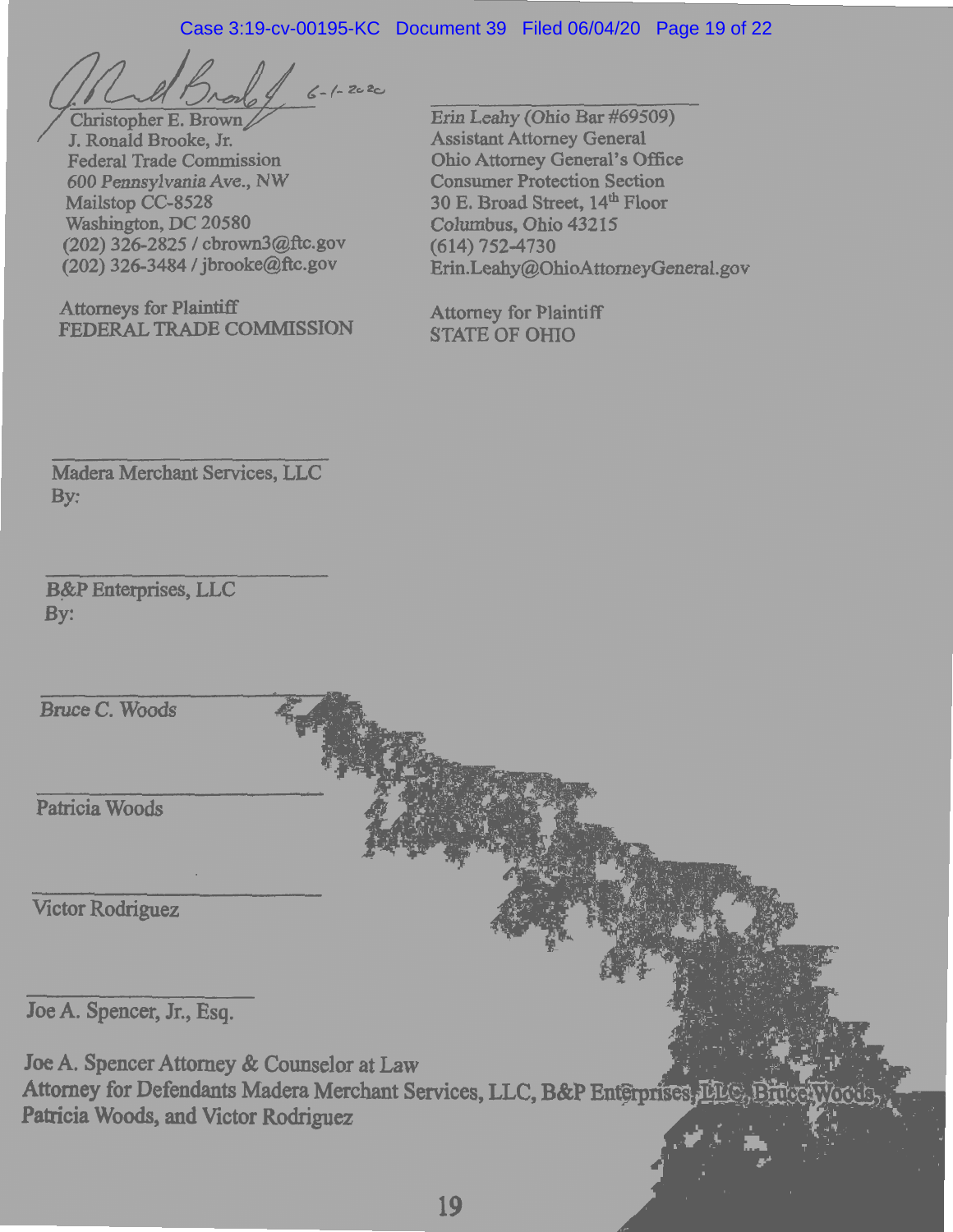Christopher E. Brown<br>
J. Ronald Brooke, Jr. Assistant Attorney General J. Ronald Brooke, Jr.<br>
Federal Trade Commission<br>
Ohio Attorney General's O Federal Trade Commission<br>
600 Pennsylvania Ave., NW Consumer Protection Section 600 Pennsylvania Ave., NW Consumer Protection Section<br>Mailstop CC-8528 30 E Broad Street 14<sup>th</sup> Floor Mailstop CC-8528 30 E. Broad Street, 14<sup>th</sup> Floor<br>Washington, DC 20580 Columbus Ohio 43215 (202) 326-2825 *l* cbrown3@ftc.gov (614) 752-4730<br>(202) 326-3484 *l* jbrooke@ftc.gov Frin Leaby@Ob

Attorneys for Plaintiff Attorney for Plaintiff<br>FEDERAL TRADE COMMISSION STATE OF OHIO FEDERAL TRADE COMMISSION

Columbus, Ohio 43215 Erin.Leahy@OhioAttorneyGeneral.gov

Madera Merchant Services, LLC By:

B&P Enterprises, LLC By:

Bruce C. Woods

Patricia Woods

Victor Rodriguez

Joe A. Spencer, Jr., Esq.

Joe A. Spencer Attorney & Counselor at Law Attorney for Defendants Madera Merchant Services, LLC, B&P Enterprises, LLC, Bruce Woods, Patricia Woods, and Victor Rodriguez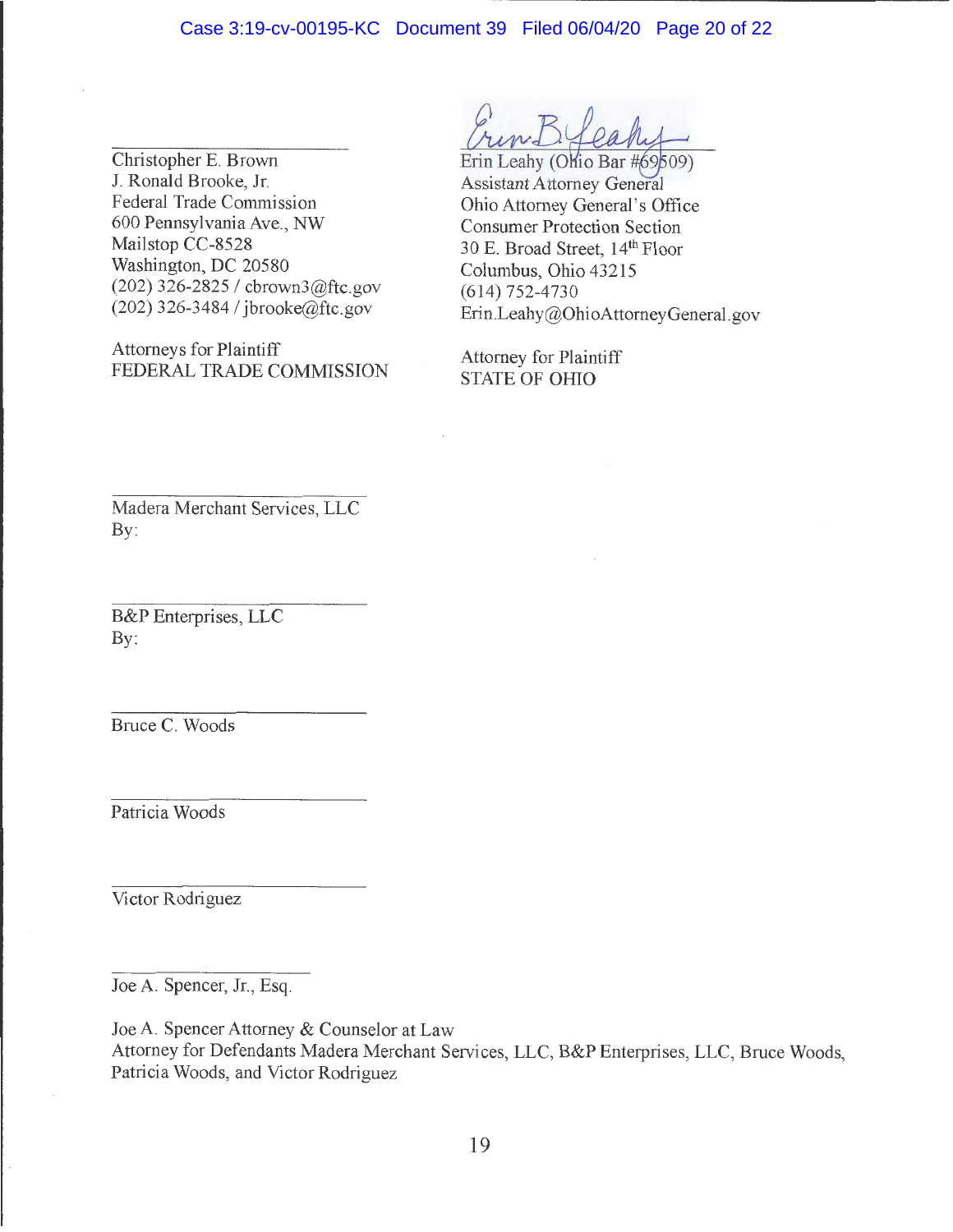J. Ronald Brooke, Jr. Assistant Attorney General Federal Trade Commission Ohio Attorney General's Office 600 Pennsylvania Ave., NW Consumer Protection Section Mailstop CC-8528 30 E, Broad Street, 14<sup>th</sup> Floor Washington, DC 20580 Columbus, Ohio 43215 (202) 326-2825 / cbrown3@ftc.gov (614) 752-4730<br>(202) 326-3484 / jbrooke@ftc.gov Erin Leahy@Ob

Attorneys for Plaintiff Attorney for Plaintiff FEDERAL TRADE COMMISSION STATE OF OHIO

Christopher E. Brown Erin Leahy (Ohio Bar #69509) Erin. Leahy@OhioAttorneyGeneral.gov

Madera Merchant Services, LLC

**By: BRUCE C. WOODS** 

B&P Enterprises, LLC

 $By: R<sub>2</sub>CCF C. LJoodhC$ 

 $\underline{\mathcal{F}}$  (We  $\frac{\omega}{2}$ 

Bruce C. Woods<br>
Patricia Woods

Patricia Woods

Victor Rodriguez

Spencer, Jr., Esq.

Joe A. Spencer Attorney & Counselor at Law Attorney for Defendants Madera Merchant Services, LLC, B&P Enterprises, LLC, Bruce Woods, Patricia Woods, and Victor Rodriguez